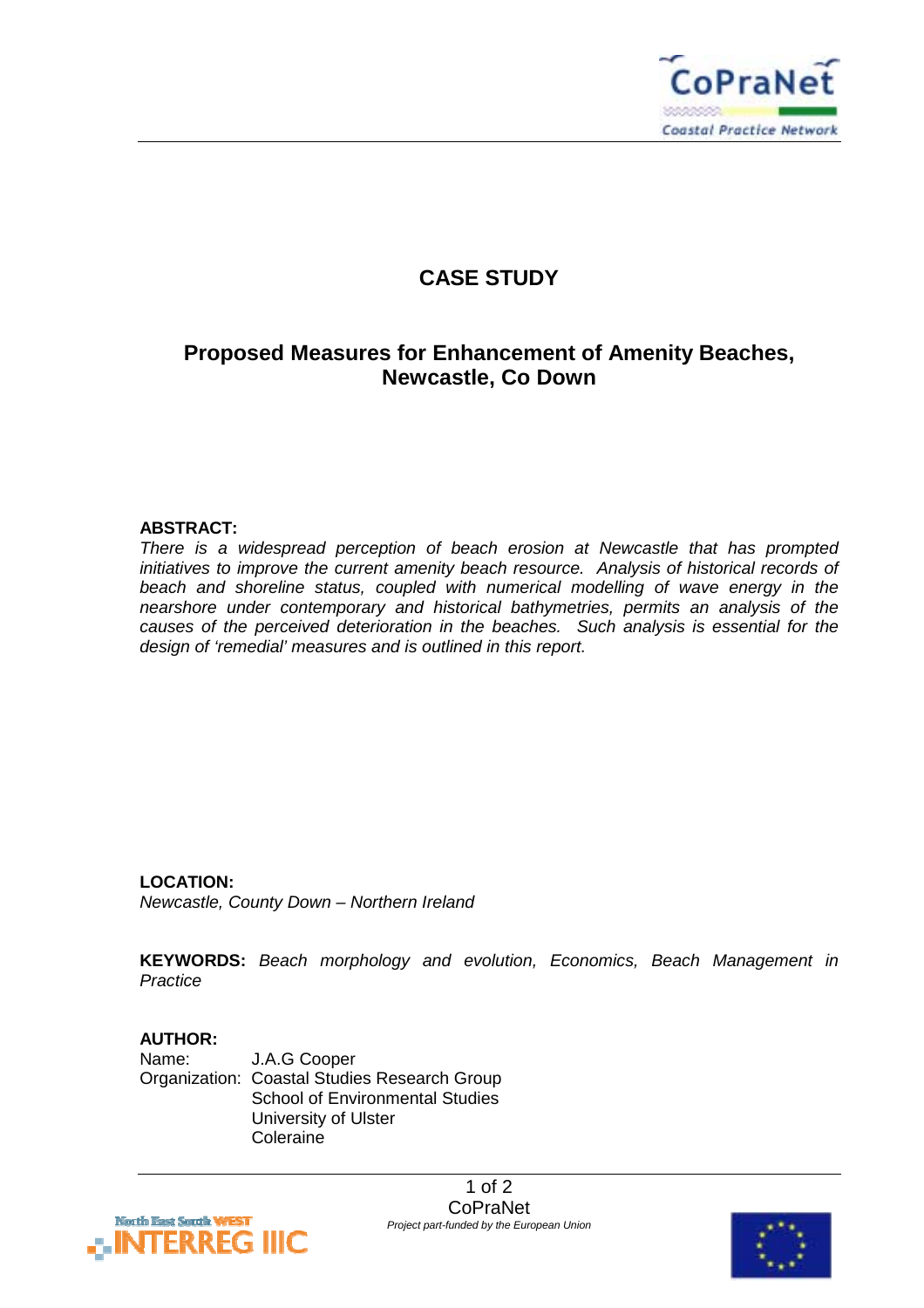

### **EXECUTIVE SUMMARY**

The entire shore of outer Dundrum Bay is fronted by a wide, low gradient, intertidal beach characterised by a sequence of ridges and runnels that overlie a gravely basement that is periodically exposed and covered by sand. The thickness of sand cover is variable (from a few cm to over 1m). The rear of this intertidal beach is backed by a steep, high tide beach composed of sand, pebbles or a mixture of the two.

Since 1861 a considerable volume of sand has accumulated in the nearshore area of Dundrum Bay (Navas 1999). This has had the effect of enhancing northward littoral drift of sand within Dundrum Outer Bay. Wave simulations (Navas, 1999) show that the drift is northeastward in all sections of the high tide beach but that a small drift reversal occurs in the vicinity of the Shimna River outlet. In this drift reversal area sand is transported to the southwest. Simulations indicate that potential crossshore sand transport is directed onshore at high tide but that it is an order of magnitude lower than the potential longshore transport volume. Given this situation, a retardation of the longshore transport by the construction of groynes may cause retention of the cross-shore transported sand and thus promote accretion of the high tide beach.

Monitoring and interpretation at monthly intervals should be done in conjunction with the implementing body (Down District Council) and the construction contractor. Monthly monitoring, calculation of trends and advice on groyne installation is likely to cost in the region of £40.000.



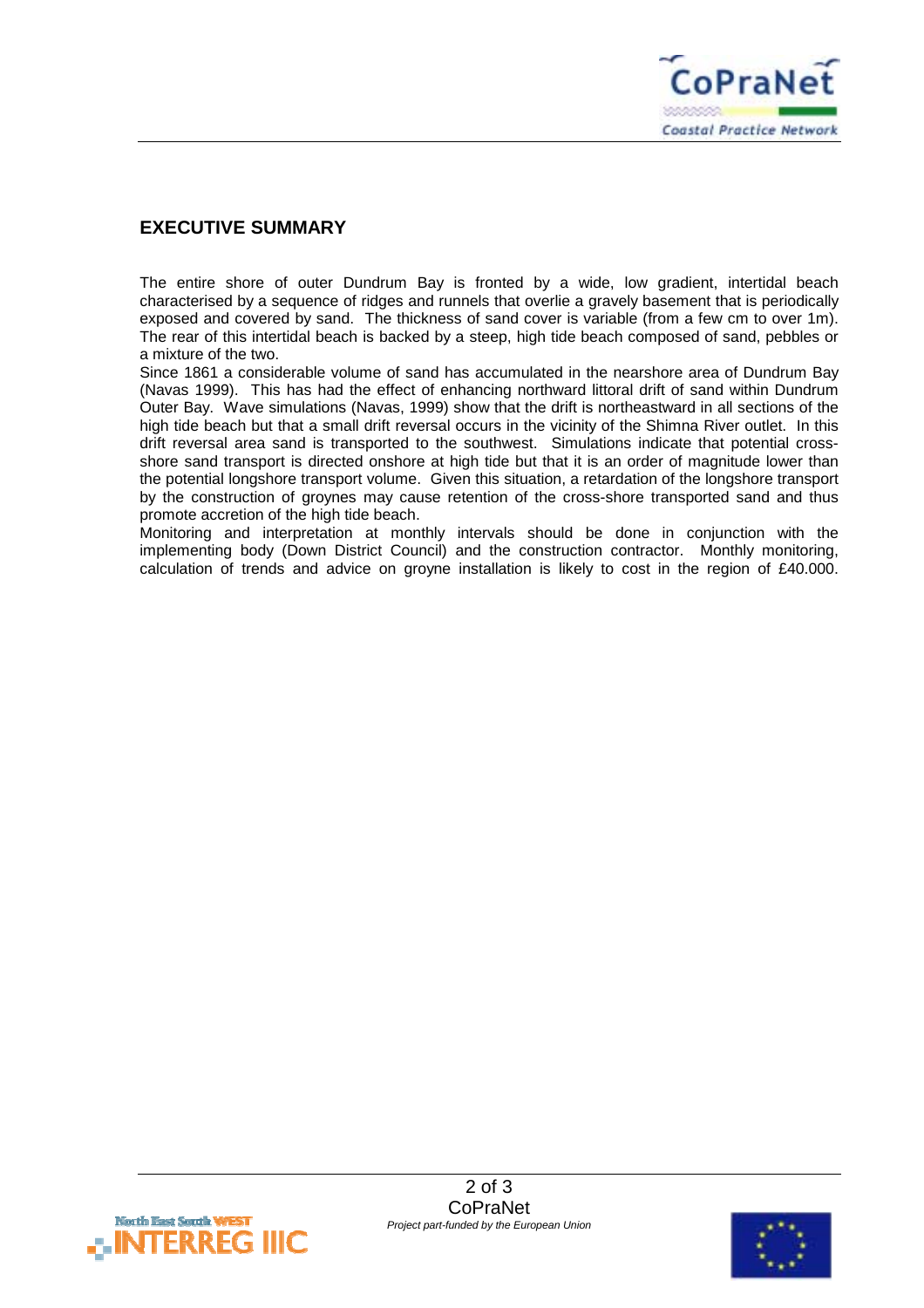

# **TABLE OF CONTENTS**



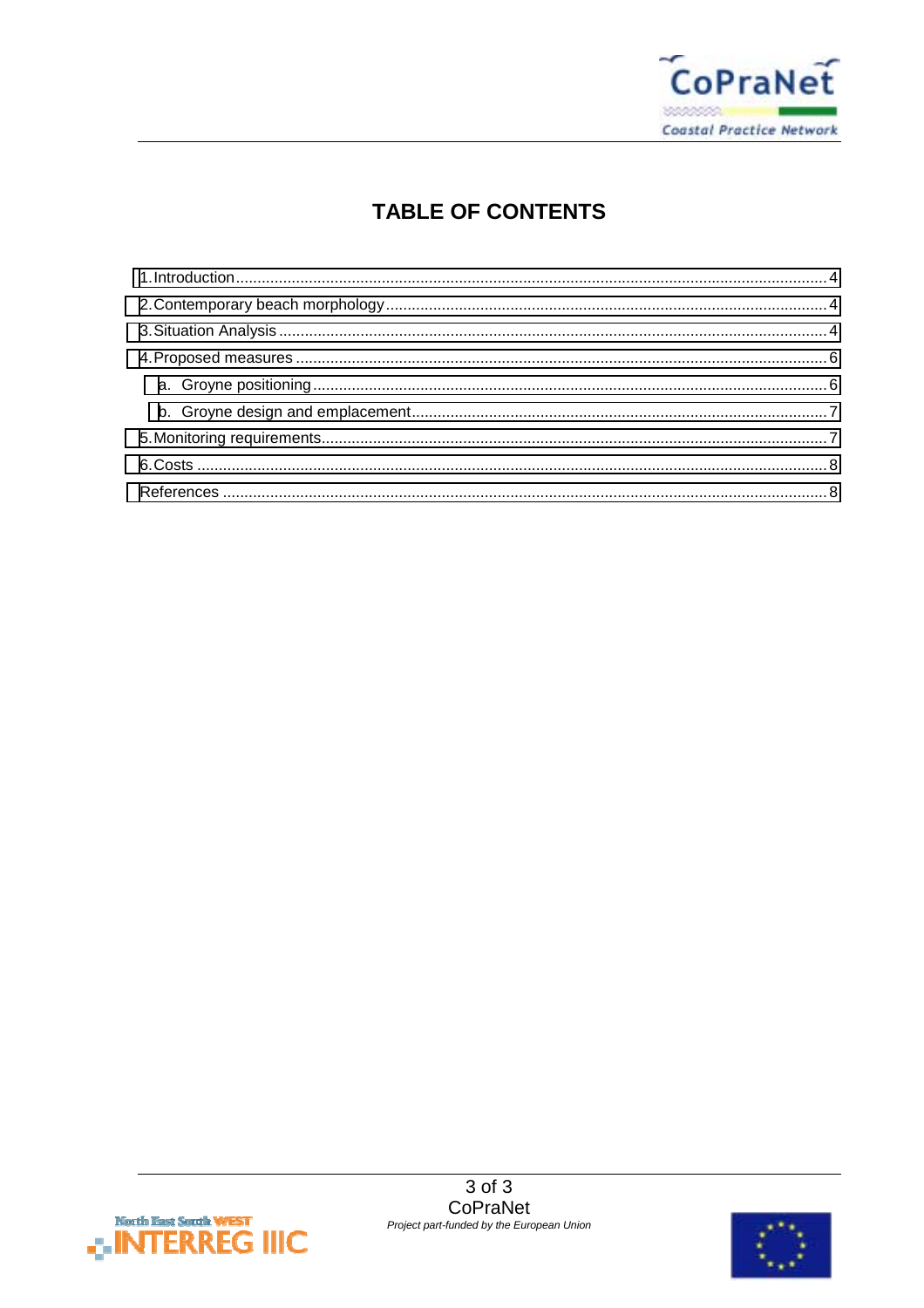

#### <span id="page-3-0"></span>**1. Introduction**

There is a widespread perception of beach erosion at Newcastle that has prompted initiatives to improve the current amenity beach resource. Analysis of historical records of beach and shoreline status, coupled with numerical modelling of wave energy in the nearshore under contemporary and historical bathymetries, permits an analysis of the causes of the perceived deterioration in the beaches. Such analysis is essential for the design of 'remedial' measures and is outlined in this report.

A previous report identified the nature of the perceived problem and presented four potential strategies. Of these, the construction of groynes to enhance beach volumes was preferred by Council. This option is thus elaborated in this report and a scheme is presented for emplacement of a series of groynes.

This report outlines the mature of existing beaches at Newcastle and provides a situation analysis that interprets the present beaches in terms of past changes in the shoreline. On the basis of this understanding, a design is presented for a trail series of groynes as a measure to enhance the quality of existing recreational beaches at Newcastle. A monitoring plan is outlined to accompany the trail emplacement and likely costs are estimated.

#### **2. Contemporary beach morphology**

The entire shore of outer Dundrum Bay is fronted by a wide, low gradient, intertidal beach characterised by a sequence of ridges and runnels that overlie a gravely basement that is periodically exposed and covered by sand. The thickness of sand cover is variable (from a few cm to over 1m). The rear of this intertidal beach is backed by a steep, high tide beach composed of sand, pebbles or a mixture of the two. At present, three such area of high intertidal/supratidal beach exist along the Newcastle beach front. The most southerly extends from the mouth of the Glen River to the south end of the Newcastle Centre and is composed of sand with variable amounts of gravel. The beach is backed by a promenade and recreational lands. It is narrowest in the south and widens northward to the Newcastle Centre. The high tide beach is interrupted by the Newcastle Centre.

A second high tide beach extends from the north side of the Newcastle Centre to the mouth of the Shimna River and is composed almost entirely of sand. Several concrete groynes in bad repair are present on this section of the beach. North of the Shimna River as far as the car park adjacent to Slieve Donard Hotel, is a third narrow beach of sand and gravel backed by a promenade (Downs Park). Toward the south of this beach a few wire-bound gabbions have been fashioned into groynes at the outlet of the Shimna River but these are now badly decayed. North of the car park the high tie beach is better developed in front of the Slieve Donard Hotel and beyond. Several groyne remnants are present in front of the Slieve Donard Hotel and the Royal County Down Golf Club. The intertidal beach is largely sandy except in the area fronting the Slieve Donard Hotel and Downs Park where it is persistently gravely (see below).

#### **3. Situation Analysis**

Formerly, two beach zones existed in the area described above. One extended from the Glen River to the Shimna River and the second extended from North of the Shimna Rover all the way to the mouth of Dundrum Inner Bay. Comparison of historical maps of the Newcastle area reveals that major artificial alterations of the shoreline have been undertaken in the vicinity of Newcastle. The first of these involved the stabilisation of the dunes and part of the beach in front of Central Promenade between 1901 and 1919 and the landscaping of the area around the present bandstand. This reclaimed land was fronted by a revetment and promenade. This development occupied a substantial part of the former beach and meant that the area of beach was reduced almost to zero in



4 of 4 **CoPraNet** *Project part-funded by the European Union*

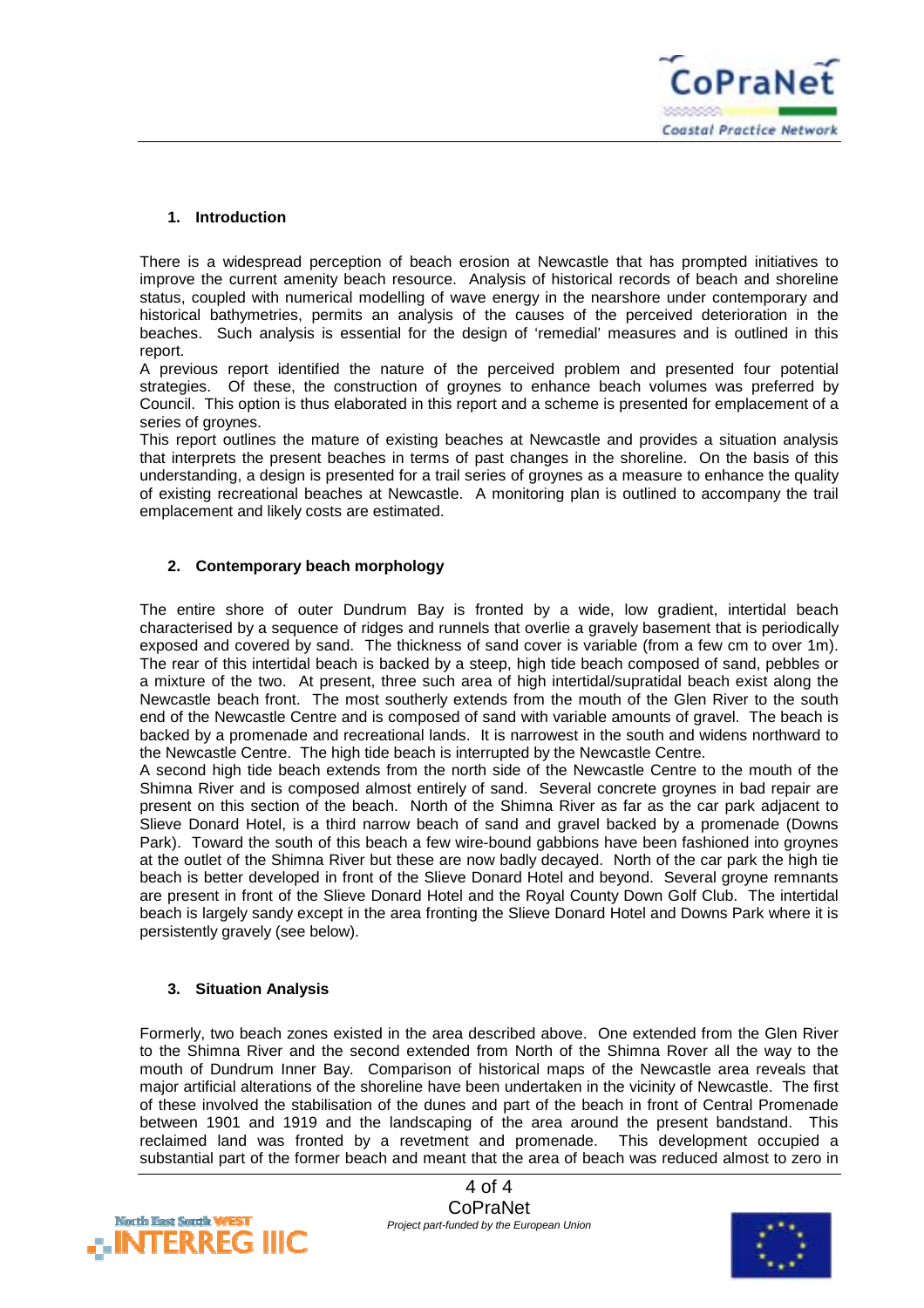

the southern section of this area (waves presently break against the new promenade revetment). The seaward margin of the remaining beach is in the same position as before construction of the Newcastle Centre. The Newcastle Centre was constructed on the central part of the remaining southern beach and occupies part of the former high tide beach and part of the intertidal beach. This effectively bisected the former beach leaving a remnant south of the Newcastle Centre. To the north, sand accumulation has occurred, building a sandy high tide beach between the Newcastle Centre and the Shimna River through accretion of fresh sand, probably aided in part by reinforced concrete groynes.

North of the Shimna River, a 30m-wide high tide beach is evident on aerial photographs of the 1960s and 1970s, although the intertidal area in front of it varies between gravel basement and a thin sand veneer. The intertidal beach is recorded as gravely on every Ordnance Survey map since 1834. A greater sand cover does appear to be recorded by air photographs in the 1970s although the amount of cover is variable in all aerial photographs assessed. Wave analysis (Navas, 1999) shows that this is a persistently low area of wave energy dissipation which suggests that sand accumulation takes place slowly and is probably removed by the shifting channel of the Shimna River. Sand appears to move onshore across this gravel basement as a thin sheet. The amount of sand cover at any given time reflects the balance between onshore sediment transport and sediment dispersal by longshore drift and by river currents.

The high tide beach also varies in width as a result of variable sand availability and is probably affected by the outflow of the Shimna River which modifies incoming waves. Thus a relatively wide beach has periodically occurred adjacent to the Shimna River. Construction of a promenade (Downs Park) during the 1980s at the rear of and partly on top of this beach has reduced its area since then.

Northward, a sea wall has been constructed in front of the Slieve Donard Hotel Grounds and a succession of rock-armour revetments have been constructed in front of the Royal County Down Golf club to stabilise the dune toe. The latter, however, do not extend onto the high tide beach.

Thus, south of the Shimna River, high tide beach area has been lost in the south by land claim (the recreation grounds) and the beach has been bisected by the Newcastle Centre which itself occupies former beach area. North of the Shimna River the high tide beach area has similarly been reduced through promenade construction. Between the Newcastle Centre and the Shimna River, however, the beach has undergone some accretion (i.e. has grown seaward) as the shoreline has adjusted to the new structures.

This narrowing of the high tide beach by stabilization of the landward margin reduces the beaches ability to withstand storm wave attack and could lead to periodic erosion of the entire high tide beach by wave reflection during such intervals.

Since 1861 a considerable volume of sand has accumulated in the nearshore area of Dundrum Bay (Navas 1999). This has had the effect of enhancing northward littoral drift of sand within Dundrum Outer Bay. Wave simulations (Navas, 1999) show that the drift is northeastward in all sections of the high tide beach but that a small drift reversal occurs in the vicinity of the Shimna River outlet. In this drift reversal area sand is transported to the southwest. Simulations indicate that potential crossshore sand transport is directed onshore at high tide but that it is an order of magnitude lower than the potential longshore transport volume. Given this situation, a retardation of the longshore transport by the construction of groynes may cause retention of the cross-shore transported sand and thus promote accretion of the high tide beach. Since this would involve an artificial advancement of the high tide beach that is presently capable of withstanding wave attack, it cannot be said with certainty that any accreted beach would remain in place after a storm coincident with high tide. Further, the nature and availability of sediment for transport in the nearshore is largely unknown. The accretion of the beach north of the Newcastle Centre does, however, suggest an available natural sand supply, as does the substantial accretion that is recorded in the nearshore through comparison of historical bathymetric charts. That this will provide sufficient sand to fill the increased volume required by Groyne construction cannot, however, be proven. Further, it is possible that pebbles and gravel as well as sand will be trapped by groynes and that any new beach will be composed of whatever sediment is available for transport during sediment transport phases.

*It is important to note that the reduction of beach amenity at Newcastle is due largely to building and stabilising works on top of the beach and former dune. The long term behaviour of the seaward margin of the high tide beach does not indicate that there is an erosion problem.* Indeed the impression gained of Dundrum Bay is that there is an abundance of sediment.



5 of 5 CoPraNet *Project part-funded by the European Union*

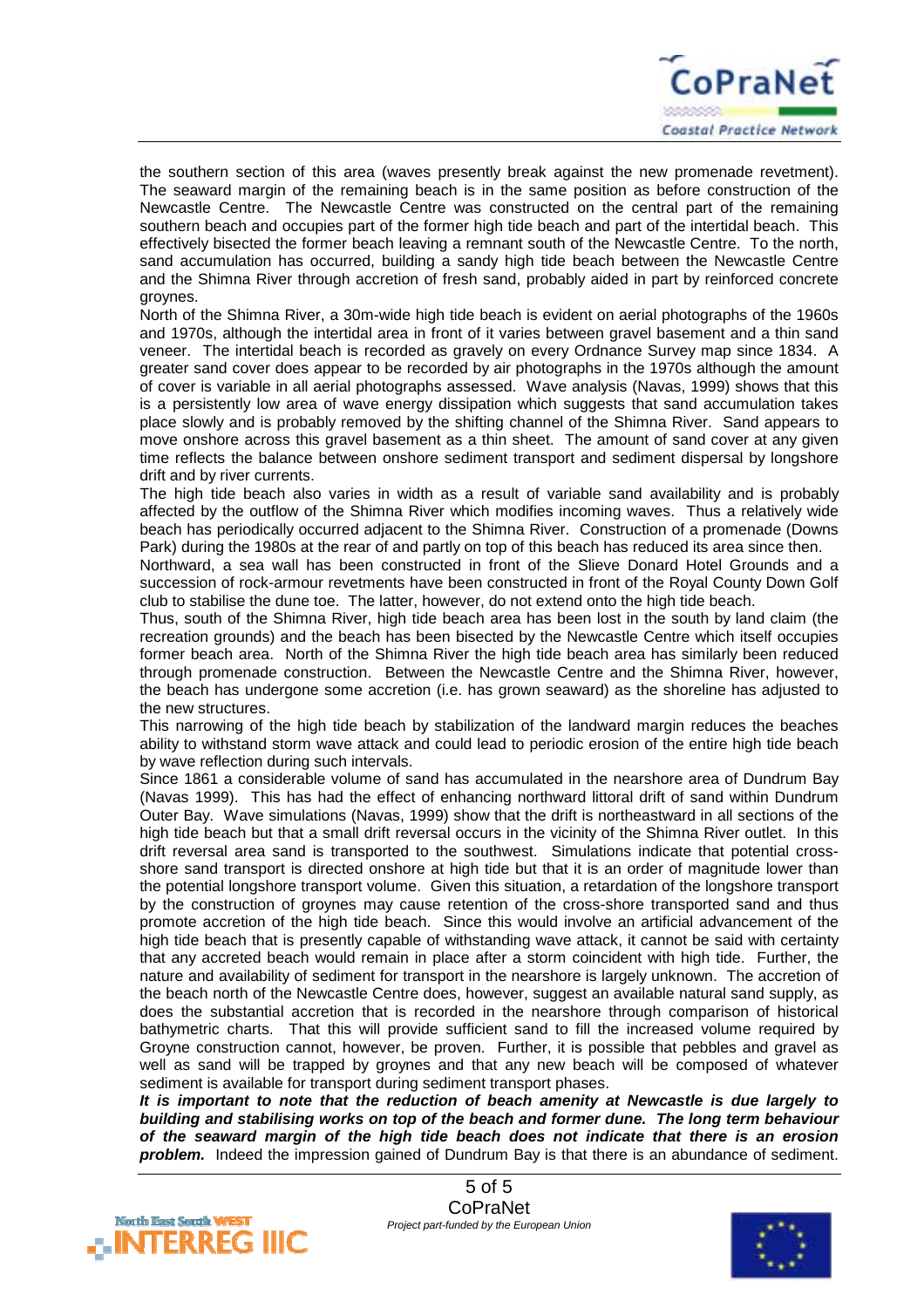

<span id="page-5-0"></span>Thus any increase in high tide beach area will require an artificial advancement of the existing high tide beach.

#### **4. Proposed measures**

#### **a. Groyne positioning**

A natural beach attains a shape that accommodates prevailing wind, wave and tidal current conditions and is able to withstand periodic increases in energy level through erosion and recovery. At Newcastle, the low, intertidal section of the beach dissipates much of the incoming wave energy. Energy that remains after traversing the intertidual area is dissipated on or reflected from the high tide beach (sometimes called storm beach). The periodic formation of cusps on the high tide beach results from excess wave energy striking this part of the beach profile. Occasionally, when these energy levels are exceeded, erosion of the dune may occur. It should be recognised that to enhance the size of the beaches at Newcastle (whose area has been diminished by losses on their landward side – not by marine erosion) will require an artificial advancement of the high tide beach section of the profile in a seaward direction. The seaward margin of this beach will thus be subject to higher wave energy than the natural high tide beach and it is to be expected that it will respond by periodic erosion.

Based on the situation outlined above, it is suggested that a series of groynes emplaced on the high tide beach may trap and retain sediment transported onshore by temporarily retarding the longshore transport of such sediment and building a wider high tide beach. When the high tide beach fills the additional space provided by the groynes, sediment bypassing would then occur.

Groynes are frequently used as a means of shoreline protection but it has been claimed that no more than 50% of such emplacements are successful. Indeed, Silvester & Hsu, (1993) indicate that groynes frequently enhance longshore and offshore losses of sediment in coastlines that are undergoing long-term erosion. Conditions for successful groynes emplacement appear to be contrary to those conducive to beach erosion i.e. an abundant supply of sediment should be available. There does appear to be an abundance of sediment within Dundrum Outer Bay and it is on this basis that groynes may be capable of producing the accretion required to enhance amenity beaches at high tide. Flemming (1990) notes that while they are mainly used for coastal protection, groynes can be effective in improving the extent and quality of a recreational beach.

A reasonable recreational beach area exists south of Newcastle Centre although it is poorly maintained. Since this beach appears to have attained stability with the extant wave field and sediment supply, further modification of this area is not recommended. Routine cleaning and possibly mechanical raking of the beach surface, however, would improve its amenity value considerably.

The area between Newcastle Centre and the Shimna River probably represents the best potential recreational beach in the area. It has recently accreted sediment and the loose unconsolidated sand that comprises the beach suggests there is potential for further accretion. The reinforced concrete groynes on this beach are in a poor state of repair and do not extend to the seaward margin of the high tide beach. It is suggested that they be left in place. They should, however, be augmented by a 30m long wooden groyne of a type that, to the north, have evidently withstood exposure to the marine environment more effectively than the reinforced concrete ones. Although there is some debate on the issue (Brampton & Motyka, 1983; US. Army Crops of Engineers, 1992), groyne spacing to length ratios should be determined by reference to incident wave angle. Since most wave crests are close to shore-parallel in Dundrum Bay, this ratio should be in the region of 7 or above according to graphs published by Silvester & Hsu (19977 p288). If the groyne length (and desired high tide beach width) is about 30, the spacing thus indicated is over 200m and thus only one groyne should be required on this stretch of beach.

North of the Shimna River, the present high tide beach offers little recreational potential as it is narrow, pebbly and poorly maintained. (Note that the loss of beach area is due to construction of the promenade on top of the beach). The beach here is, however, easily accessible from the promenade and car park. Here, an attempt to increase the high tide beach width could also be made employing a series of wooden groynes. These should be emplaced in an effort to trap sediment and increase the volume of the high tide beach. These groynes should be 30m long and be spaced at a intervals of

> 6 of 6 CoPraNet *Project part-funded by the European Union*



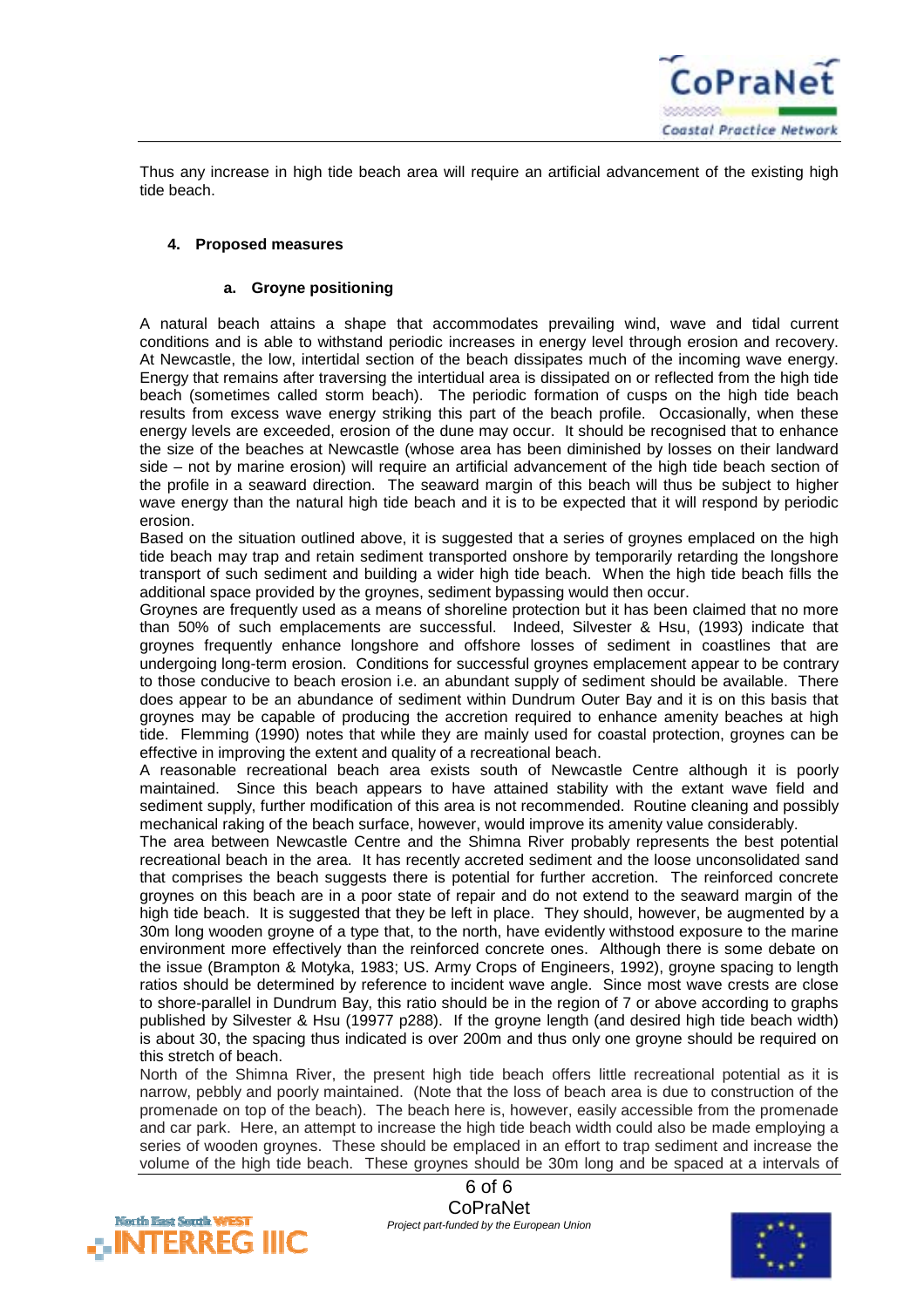

<span id="page-6-0"></span>200m (length-spacing ratio c.7) between the Slieve Donard Hotel and the remnant gabions at the Shimna River mouth. (Three groynes should be installed in the first instance as shown in Appendix 3).

#### **b. Groyne design and emplacement**

The groyne should be constructed as follows. Each should be 30m long and be orientated perpendicular to the shoreline. Vertical members should extend to 1m above the beach level and be driven over 1.5m into the ground. The precise design of the wooden groyne is relatively unimportant as long as the timbers are robust and capable of whithstanding marine conditions. The capacity to add and remove horizontal boards readily is, however, a requirement of the design. Existing groyne remnants north of the Slieve Donard Hotel indicate that timber groynes are capable of withstanding conditions in the Newcastle area. Examples of suitable construction design are of recently emplaced wooden groynes at Portballintrae County Antrim.

Experience has shown that groynes are most effective at trapping sand when they are raised gradually (Brampton & Motyka, 1983). Thus it is suggested that the initial horizontal members be exposed only c.0.2m above the contemporary sand surface until they are nearly covered. Then additional planking should be added in phases as sediment accumulates. This should occur from south or north. Ultimately, when a wide high tide beach is achieved, the uppermost groyne board should be at beach level to permit sand bypassing to occur. From a maintenance perspective, buried sections of groynes last longer than those exposed to the air and water and this mode of emplacement will enhance the longevity of the structures.

Initially the horizontal members should be raised to only c.0.2m above the existing sediment level until sediment accumulation occurs. They should be raised progressively as sediment accumulates. To be exposed supratidally the beach surface will need to attain a final elevation of c. 1.0m O.D. Ultimately, if a wide high tide beach is achieved, the uppermost groyne board should be at beach level to permit sand bypassing to occur.

If insufficient sand is available from natural rates of supply, to promote an increase in beach width, consideration may have to be given to artificial nourishment at a future date.

#### **5. Monitoring requirements**

The emplacement of the groynes should be accompanied by a monitoring programme to (i) assess their effectiveness, (ii) to prompt the addition or removal of horizontal boards, (iii) to assess the availability of sediment, (iv) to calculate sediment transport rates (v) to monitor scour, (v) to assess alongshore impacts of the groynes and (vi) to advise on the need for additional groynes. Monitoring of the groynes should be undertaken on a monthly basis with an initial survey before construction begins. This should involve a series of cross-shore topographic profiles at 25m intervals with associated sediment sampling and textural analysis for a minimum period of twelve months. Volumes of actual cross-shore and longshore sediment transport should be determined and the fill period for the groynes should be predicted. The survey should extend at least 200m beyond (northward of) the groyne area to determine whether any secondary effects are evident beyond the limits of the groyned area.

The occurrence of scouring adjacent to the groynes should be monitored as enhanced souring could produce losses of sediment offshore. The beach surface adjacent to existing groynes does not show evidence of scouring. Experience

elsewhere suggests that the spacing of the groynes may need to modified by emplacement of subsequent groynes. The need for additional groynes may be advised by the monitoring programme. If, after twelve months, no sediment accumulation has taken place adjacent to the groynes, a decision should be made as to whether to emplace additional sand from external sources (beach nourishment) or to permit natural build-up to proceed. If nourishment is necessary, it is likely to be a recurrent activity and may need to be replaced periodically. A first order predication of the period between nourishment episodes can be made on the basis of the monitoring programme.